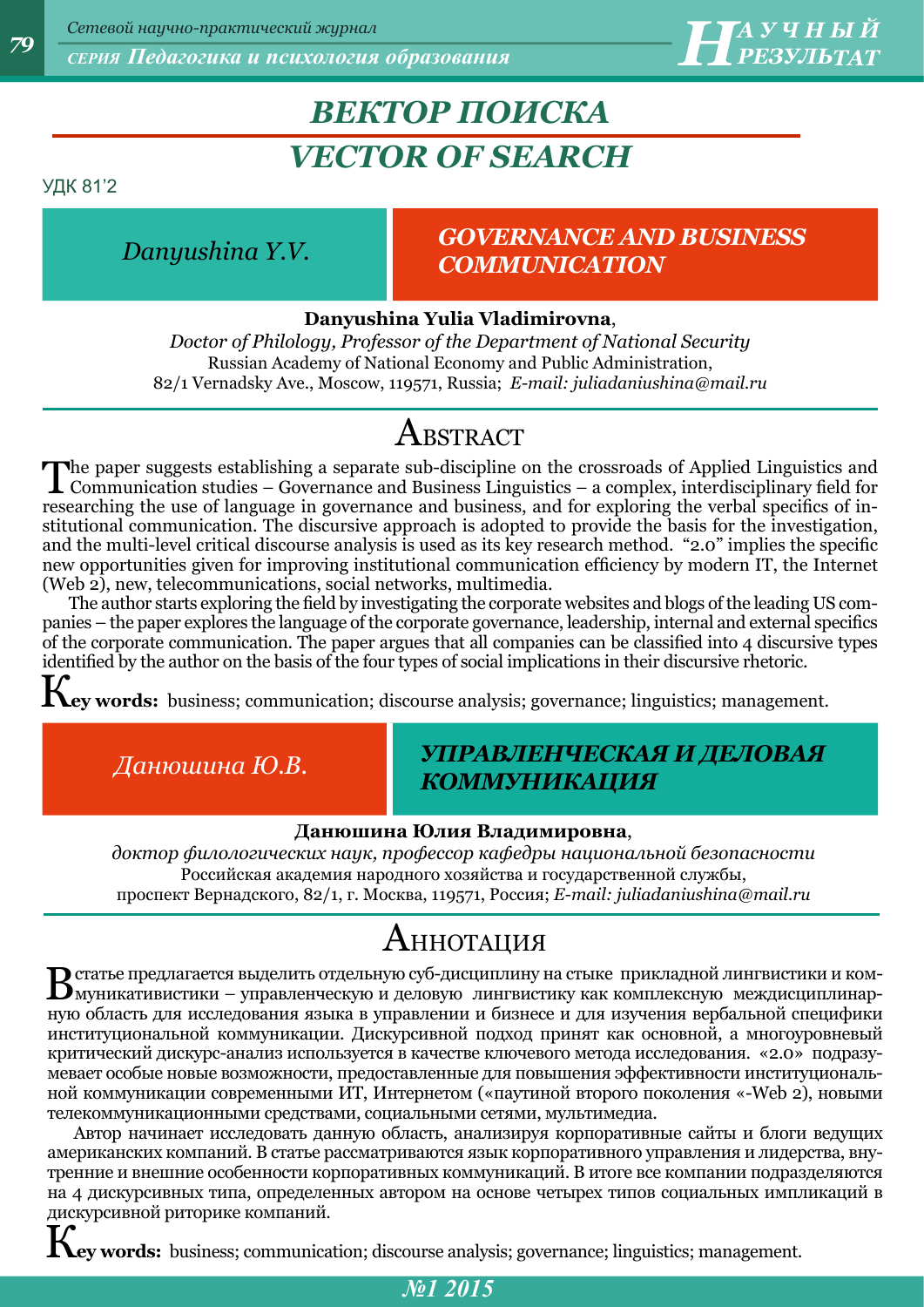The recent accelerated informational and technological development of society has caused a greater interdisciplinary interaction of separate fields of knowledge and has stimulated a new perspective of cross-border disciplines appearing in these zones of contact. In the linguistic sphere, examples of such cross-border disciplines are Media Linguistics, Political Linguistics, Judicial (or Legal, or Forensic) Linguistics, and Ethno-linguistics. Meanwhile, business is no less important a sphere of human activity – it concerns almost everyone. And the sublanguages of business and business communication have their specific properties that require linguistic examination.

The opponents will ask: «But isn't the language of business the same as the language in general? Do businesspeople speak another English (Chinese, German, etc) – different from 'ordinary' English (Chinese, German, etc)?» The incorrectness and fallacy of such criticism are clearly revealed with asking similar tricky questions – Do politicians or jurists speak another language – different from the 'ordinary' one? No? Still, nobody questions and doubts the existence of Political Linguistics or Forensic Linguistics and their necessity. And business communication deserves more than equal linguistic attention.

The really true answer to these questions is «No and Yes», without any internal contradiction: No – because Business English is still English, that is, the language is the same (precisely, almost the same – the terminology is specific, that is why we speak of the professional sublanguages); Yes – because the use of the language is different (see the famous Ferdinand de Saussure's dichotomy 'langue/language – parole/speech' (Saussure 1916/1977). It is speech (discourse, the use of language in specific environment) what is really different. Business discourse does have its own communicative, pragmatic, lexical, syntactic, textual, composite, visual-graphic, normative, genre-stylistic and other peculiar features. And many researchers have noticed that business texts possess specific characteristics distinguishing them from other kinds of texts – scientific, publicist, fictional, etc. [Karasik 2000; Tomashevskaya 2000; Guryeva 2003; Nazarova 2007; Shiryaeva 2008; Danyushina 2009 – the Russian linguists are referred to here because in post-socialist Russia, where business is only about three decades old, the difference between «the language of the business era» and «the language of the no business era» is especially clearly seen].

The most obvious peculiarity of business discourse is «essence enlargement» – the meaning intensification in semantics, correlating with phonographic, morphological, syntactic, stylistic, and para-verbal devices typical of this discourse, which are employed to provide its pragmatic purposes realization (Danyushina 2010). Such multi-level discursive intensification, with increased argumentative or manipulative potentials, can be most easily traced in the language of advertising, brand slogans and corporate missions and mottos, which all constitute a substantial segment of business discourse (e.g. in phrases like connecting people or feeling the difference, etc). The following metaphoric comparison illustrates the point – just like added value is created in business, additional essences are created in business discourse.

Certainly, one can try to search for the explanation of all the phenomena of business discourse and communication in the separate fields of Lexicology, Syntax, Styles, Applied Linguistics, Organizational Communication, TEFL (Teaching English as a Foreign Language), LSP (Language for Specific Purposes), and even NLP (neuro-linguistic programming) – trying to see the whole picture through all the separated and mixed pieces of patchwork. But the only way to grasp the whole multi-dimensional picture, with its complex interrelated ties and correlations is in creating a joint multidisciplinary synergy able to join all the puzzle pieces into one complex – Business Linguistics.

Thus, Business Linguistics is a field that explores the specific functioning of language in a business context, investigates the use of language resources in business activities, and studies verbal and para-verbal aspects of business communication. The spectrum of its interests is based on a multidisciplinary synergetic approach and includes the following key areas:

– Business discourse – organizational, corporate and managerial communication in business, its typology and genre classification,

– Professional sublanguages of business sectors (e.g. those of banking, trading, accounting, manufacturing, administration, etc.),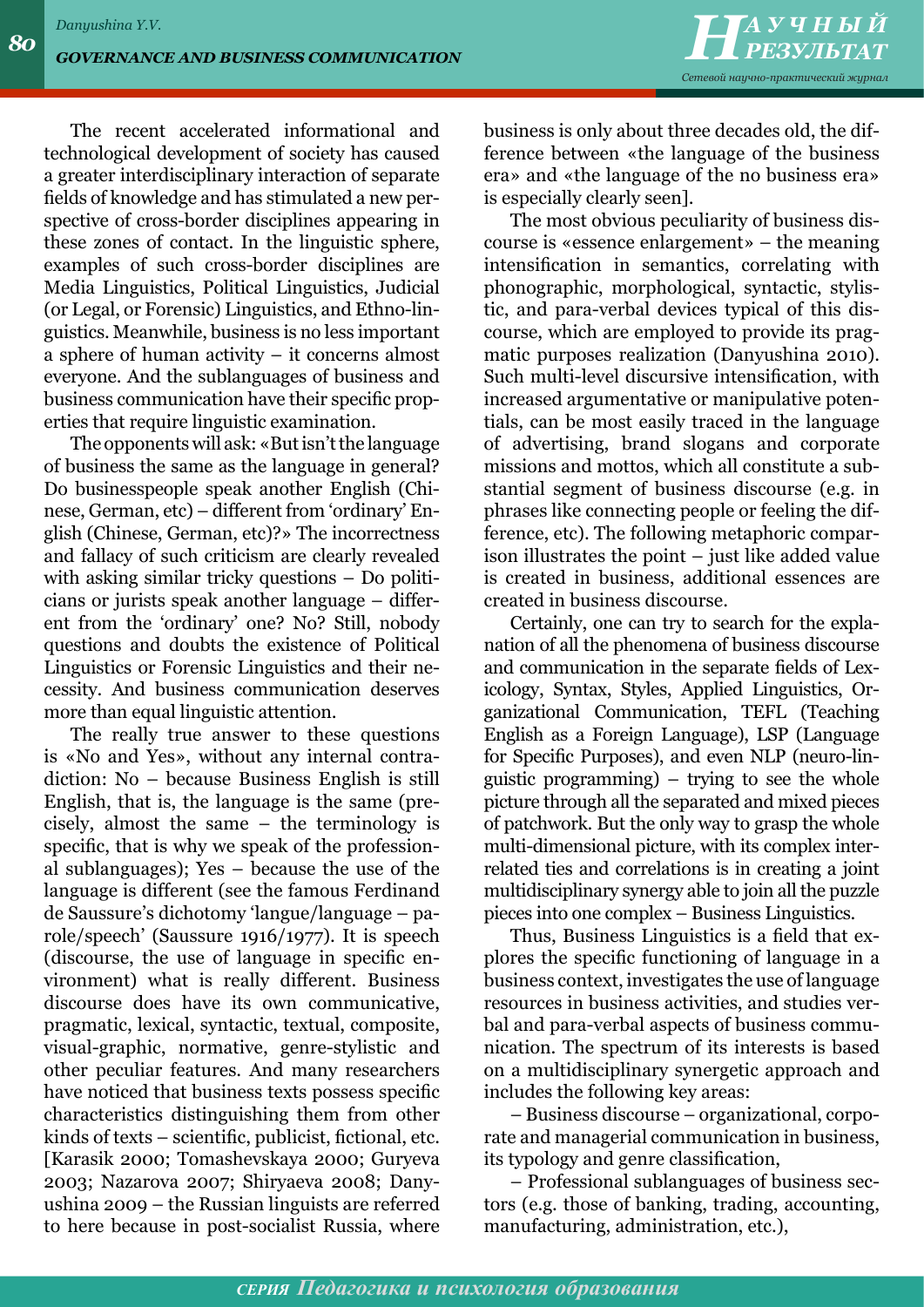*81*

– Language of PR, advertising and marketing, the special language techniques for sales and marketing (including methods of psycho-verbal manipulation and neuro-linguistic programming),

– Pragmatics in a business context and Business Rhetoric (including specifics of a leader's speech, argumentative and persuasive communicative strategies for carrying out presentations, conducting meetings and negotiations, as well as the application of language resources in motivating, problem-solving, brainstorming, teambuilding, selecting personnel and its appraisal, (in) formality and (in)directness of business speech, formulating and conveying the meaning, building trust and rapport, and getting feedback,

– Documentation such as business correspondence and drafting contracts,

– Instructional (teaching) and academic language of business, economics and management, used in textbooks and research, academic publications, lectures, case studies and training, consulting and coaching on business topics,

– Business lexicography (systematizing business terminology and composing thesauri of business vocabulary),

– Language of the business media,

– Intercultural business communication (including teaching / learning foreign languages for business purposes; language in the workplace in multinationals, and language assessment).

The practical value of Business Linguistics relates to the mastery of language resources that can be achieved by professionals (and students) in business administration, management, economics, PR, advertising and marketing, since language is produced by thought and produces it, thus, creating and modifying reality. Business itself requires researchers (including linguists and communication theorists) to suggest methods of improving its efficiency through optimizing communication. Communication competence has become an integral feature and a prerequisite of a successful businessman and leader. Business Linguistics can benefit the communication competence of specialists and entrepreneurs, and contribute to their understanding of the nature of communication processes in their professional activities and consequently increase the communication efficiency of businesses.

In our opinion, investigation of the language functioning in business should be based on a discursive approach, which implies a social orientation of research. Business discourse is supposed to be the object and the center of study for Business Linguistics. Discourse in general is a multi-dimensional and polysemantic phenomenon. One of the first mentions of business discourse can be found in Johns 1980 (she also was one of the first to introduce the term ..the language of business" into academic writing – Johns 1986).

What exactly is business discourse? F.Bargiela-Chiappini defines it as «all about how people communicate using talk or writing in commercial organizations to get their work done», as «social action in business contexts» [Bargiela-Chiappini, Nickerson and Planken 2007, p. 3]. Following (and integrating) the concepts of discourse by N. Fairclough, T. van Dijk, R. Wodak and applying their methods of discourse analysis – specifically, Critical Discourse Analysis – CDA [van Dijk 2007, Fairclough 1993, 2001, Wodak & Chilton 2005] – to exploring the use of the language in business, we can define business discourse as the verbalization of business mentality (and of business itself), realized in the form of an open multitude of thematically correlated texts on a wide range of business issues, considered in combination with their extra-linguistic contexts. The concept of business discourse is wide and encompasses some thematic subspecies, e.g. economic discourse, corporate discourse, discourse of negotiations, etc.

A properly organized business discourse (including that on the Internet) can help corporations and businessmen use hidden argumentative and persuasive linguistic potentials, create a positive corporate image and improve the positioning of their company and product in the public consciousness, to build and maintain a rapport with both existing and potential customers and shareholders. A bright example of the effective use of linguistic tools in business practice can be seen in the increasingly active work of corporate web-sites and the blogs of many global companies. According to the business guru T. Piters, R. Scoble and his colleagues from Microsoft have radically changed the company's image by means of a corporate blog, i.e., by means of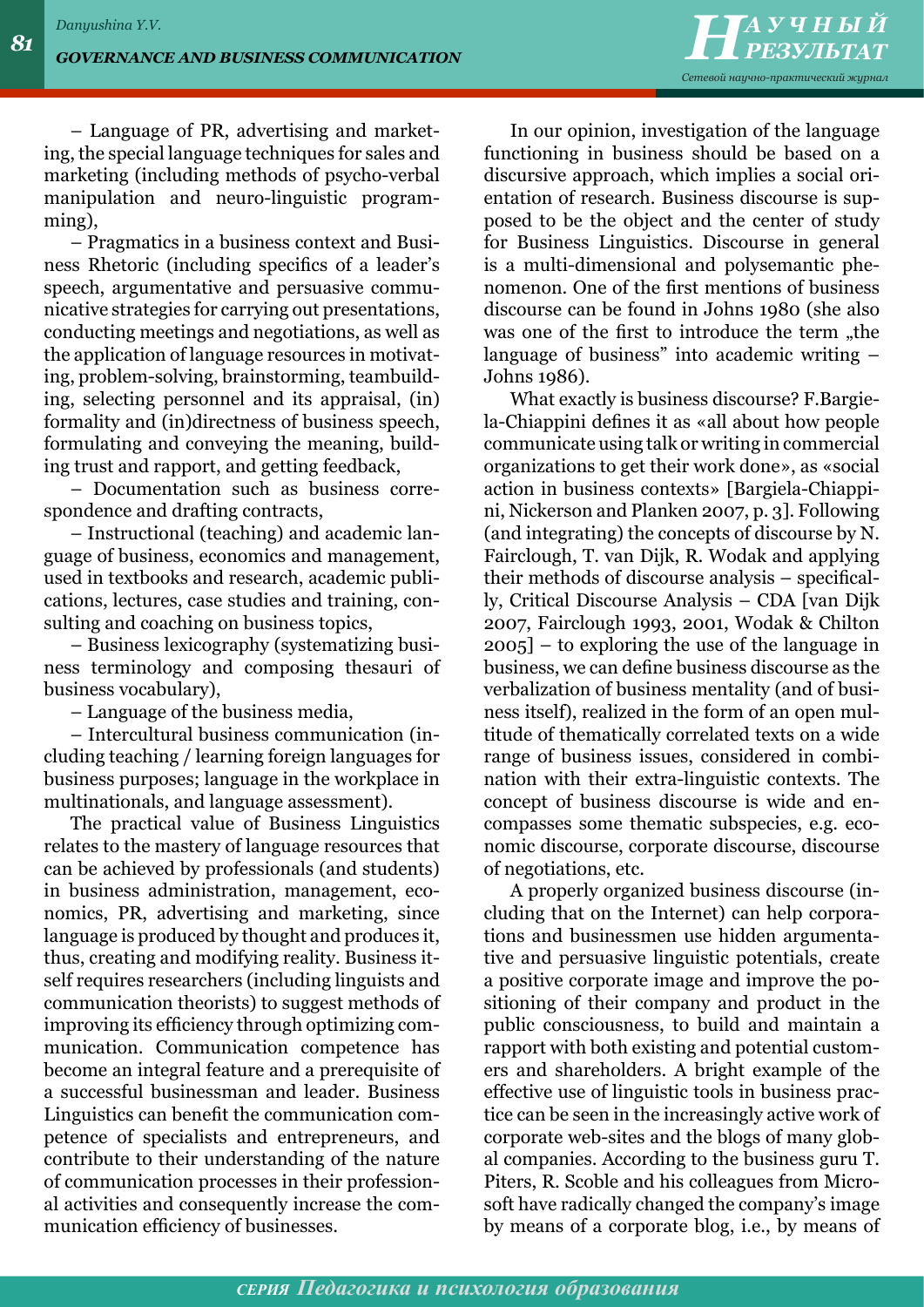*82*

linguistic tools and correctly organized business discourse on the web. Scoble and Izrael have described this work in their 'Naked Conversations' [Scoble and Izrael 2006].

In the following part of our research we are going to trace the social dominants in the semantics and rhetoric of corporate web discourses**.** 

Corporate websites and blogs have now become a popular form of corporate communication, as well as an efficient tool for corporate advertising, marketing and public relations, especially when corporate web-communicators and bloggers apply socially appealing rhetoric in their discourses. Business has already acknowledged the importance of electronic media and web discourse in creating and maintaining (or improving) the reputation of the company, be means of formation of a "special" relationships with existing and potential customers and investors.

In this part of our research, the social implications of public corporate semantics and rhetoric in web discourse will be investigated. The material for our study are electronic corporate media (corporate websites and blogs) of leading global corporations, originated in the US and belonging to different industries and sectors. Our preliminary study has shown that one can classify several groups of companies active in the field of web communication:

a) directly related to the development of information and communication technologies, telecoms, information search and processing, manufacturing computer and communication equipment (i.e. producing "high-intellectual products"),

b) manufacturers of consumer goods (mass market food and beverages, hygienic and cosmetic products),

a) financial sector companies, especially banks that at least partially distribute or deliver their products or services through the Internet,

d) large multinational corporations and B2B companies that maintain their websites and/or blogs mostly for the sake of prestige (e.g. big oil companies).

We suppose that their discursive rhetoric should be based on the characteristics of the target audience of each group, and hence should meet the needs of their client groups, respectively,

(a) "intellectual" consumers,

(b) "somatic" mass consumers,

(c) knowledgeable specialists, individuals belonging to at least the middle class and have a bank account, interested in social stability, and

(d) the broad strata of society as a whole.

Thus, we can speak of various social implications in their corporate semantics and rhetoric. Let's see how our hypothesis is corroborated in the practice of corporate electronic communication. A bright example of the first type of companies in our classification is Google, which has a whole myriad of sites and blogs. In their web discourse, the following points dominate:

– High level of professional / technical expertise combined with the personalized style of messages about new products and services of the company,

– Emphasis on "distinctive" nature of their customers and their belonging to the "special circle" of "googlers", with advanced intellect and social consciousness,

– Image of a socially responsible company, keeping people informed about its social (charity and philanthropic) projects, and initiating nationwide debate on socially significant topics.

Therefore, in addition to information about new products, which is expectedly the main theme, the Google's blog-sites often become a civil forum for the expressing public opinion, for example, in discussing the initiatives of the U.S. President Obama on reforming the national healthcare system, and as a tool of the civil society, for example, the company's projects aimed at opening a broad public access to documents and information systems of federal and municipal authorities. Of course, this stimulates approval from intellectuals who feel positively about the company's activity first as humans and citizens, and then as customers and clients.

A typical post in the Google blogs emphasizes the social dimension of the new company's program for homeless veterans under the meaningful headline "Care" that will help them in getting employment and medical help, as well as communicating with family, etc. (hereinafter we underline the key indicative semantics):

Bringing Project CARE to veterans in Washington, D.C. 1/22/2010

…Project CARE is a program to provide free Google Voice phone numbers and voicemail ac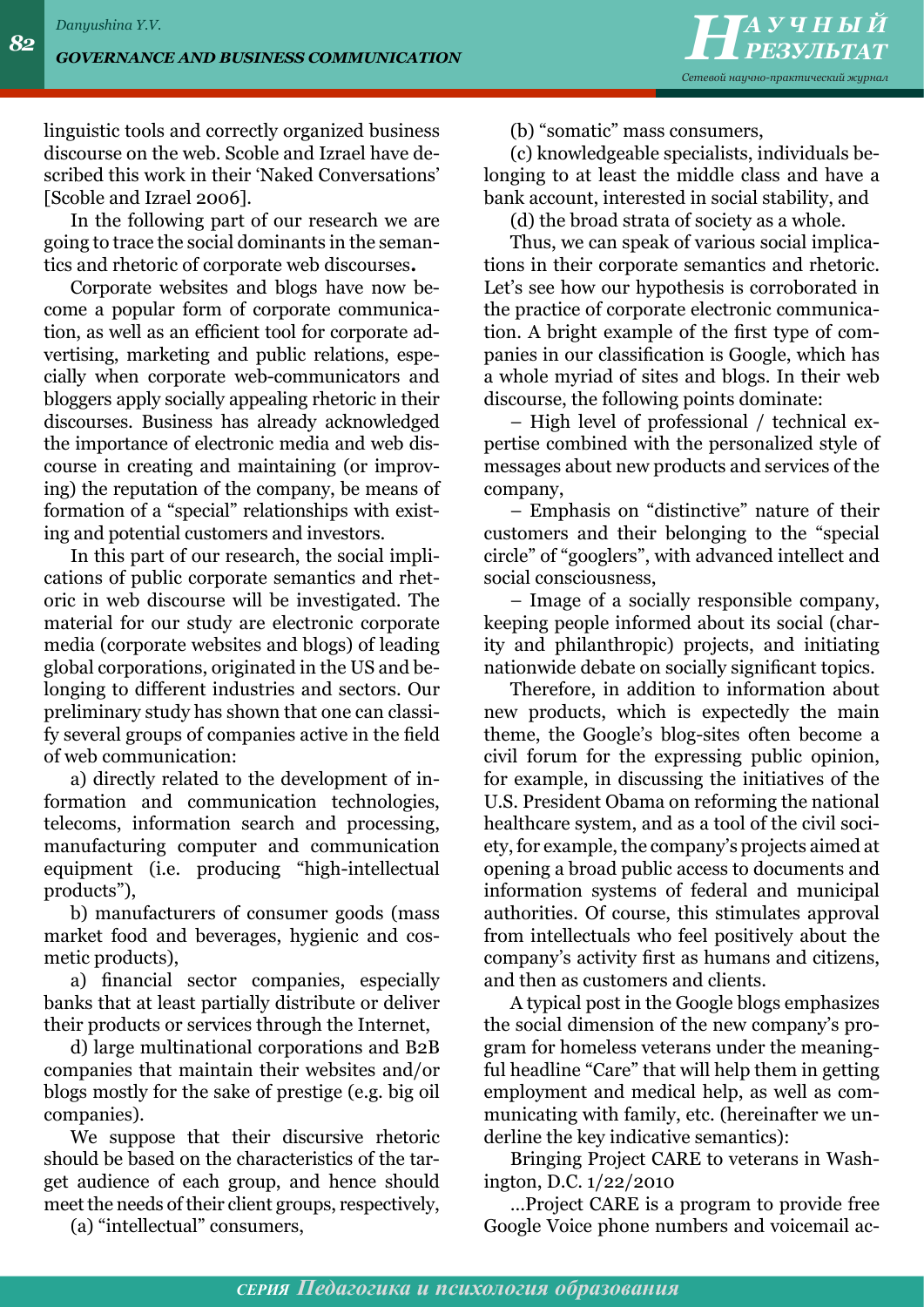counts to homeless individuals. The Google Voice team has been offering this program in the San Francisco Bay Area… and we're excited to bring Project CARE to a new city. On Saturday, Google Voice will join dozens of other Washington, D.C. organizations at the Winterhaven Homeless Veterans Stand Down at the D.C. Veterans Affairs Medical Center to try and make life a little easier for hundreds of veterans in the Washington, D.C. area. We will be handing out Project CARE cards and helping attendees set up unique phone numbers and voicemail accounts, which they can use when applying for jobs or filling out medical forms, or share with family…

A brief analysis of post headlines depicts the scope of socially relevant themes discussed in the company's blogs: participating in civil society development (Media and citizens meet in the YouTube Reporters' Center. 6/29/2009 10:50:00 AM), preserving national ethno-cultural identity through stimulating work in native languages (Toolbar, now with advanced translation. 6/30/2009), providing people in poorer countries with an access to information (Extending Google services in Africa. 6/29/2009), help to schools and pupils (Google heads to grade school: New resources for K-12 teachers and students. 6/30/2009), company's projects on improving transparency of the governmental information and on promoting civil rights to express opinions (Greater transparency around government requests 4/20/2010), ecology issues and preventing famine (Eating our way through Earth Day. 4/22/2010). The readers can't help feeling that the company cares of the public well-being and works towards increasing citizens' consciousness and stimulating community cooperation.

The second type of companies and of discursive rhetoric may be represented in our typology by Coca-Cola and its blog www.coca-colaconversations.com, whose discourse is aimed primarily at consumers which we classify as "somatic" – those for whom consumerism has become a life philosophy and consumption has become a new quasi-culture. The fans of sweet sodas are mostly interested in unpretentious things like movies, pop culture, all kinds of mass entertainment), so these topics are combined with a glorification of consumerist philosophy symbols. The brand is presented as something epochal in time and space – here we can see "the world of Coca-Cola", "the history of Coca-Cola", etc. and they appear alongside with the notions of culture, cultural heritage, change:

July 01, 2009. Coca-Cola Inspired Fashion

Coca-Cola is always adapting to the ever-changing culture of our society…The fusion of Coca-Cola and the fashion industry has historically been and will continue to be an agent of change… I wanted to make you aware of some other ways that you can connect to learn more in the digital world about the heritage of The Coca-Cola Company and its brands…

The blog contains many reports on the works of pop art and pop culture, created under the inspiration of the Coca-Cola, which is called an "icon", and which is always surrounded with the eternal holiday:

June 26, 2009. Spotlight on The World of Coca-Cola – Artist Steve Kaufman

The New Art Exhibit in The Pop Culture Gallery at the World of Coke is entitled "Celebrating An Icon: The Coca-Cola Bottle in Contemporary Art"… Posted in Pop Culture, World of Coca-Cola

In general, the feast, celebrations, holidays and fun – these are the concepts that dominate in the corporate rhetoric of Coca-Cola. And its fans (the readers) in their responses and express themselves through characterizing the drink (often with misspells, lexical, grammar or style mistakes, attesting to their level of education and culture) with most positive definition: the best ever, changing the world, ruling the world, great taste, refreshment and "smooth". And those "somatic" customers often express their emotions with numerous exclamation signs, capital letters and emoticons:

happy b-day the BEST drink EVER!!!!!!!!!!! be the best as THE ALWAYS!!! :)) keep on ruling the world!! :\*\*Posted by: berta

..."excellent", something that changed the hole world!!!Posted by: Mario

 Happy Birthday Coca-Cola, the first 123 years are the toughest, the next 123 years will be like the great taste, refreshing & smooooooth! Posted by: go4coke88

In this blog, the positive corporate image is build by means of creating a sense of "eternal joy and celebration" associates with the brand, as well as by semantic reframing (or trans-framing): substituting negative associations (e.g. dental caries and obesity which can be results of habitual consumption of sweet sodas) with positive ones: fun, happiness, etc.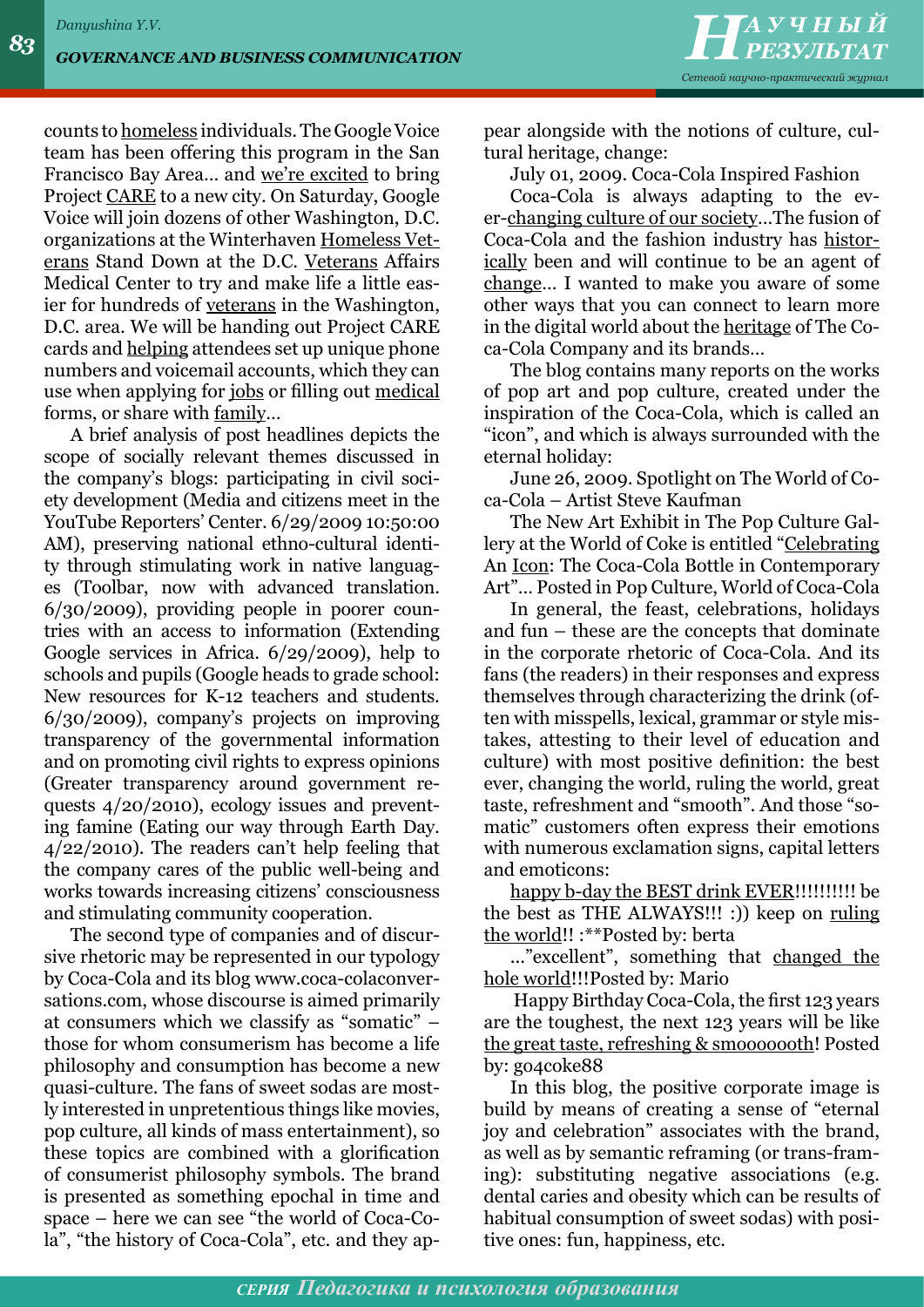*РЕЗУЛЬТАТ Сетевой научно-практический журнал*

The third type of companies and corporate rhetoric is represented in our classification by the leading US bank – Bank of America. The public rhetoric of companies of the financial sector is of particular interest because the latest global economic and financial crisis started in this sphere, and financiers (bankers, investment bankers, brokers, and other "fat cats from Wall Street") are often accused of receiving unreasonably high profits and paying themselves huge bonuses. The U.S. President has declared that it was time to put work and earnings of banks and financial agencies under strict public control. It is therefore extremely interesting to see how these companies are positioning themselves through their corporate websites and blogs, especially during the crisis and in the post-crisis time.

Future Banking Blog is a corporate blog of Bank of America, whose authors have understood the new requirements of society, and actively supported the "discourse of social anti-crisis upgrade»:

Mobile Payments: \$860 Billion By 2013? 03.13.2009, 4:05 pm Author: Jeff Carter

Still, the remaining challenges are real, and will need to be addressed jointly by a wide range of participants, including telecom, banking, regulators and governments (here placing banking among the synonymous row along with state regulators and governments "equalizes" them in importance, as if the main purpose of the banks activities were not profit but the concern for general social well-being, order and general prosperity). And this does not even touch the potential for wide ranging cross-industry collaborations (the author proposes the concept of "cross-industry collaborations"– with implication of inter-class social cooperation, thus implying the idea of social contract, a national wide, inter-strata unity) around mobile banking, media and health (again a number of synonyms "equalizes" mobile banking with healthcare, thus the author once again positions his branch at the level of universal significance).

The authors of this blog understand the destructive nature of total consumerism, of the philosophy of over-consumption, and call for saving costs with introducing a new slogan: "Spend as much to survive":

"Sustainable Spending"…a new measure for the Economy? | Author: Jeff Miller

…I'd like to see the removal of a negative association with saving, and while we're at it,

let's add a qualifier when we speak of consumer spending. I give you "Sustainable Spending"… Most agree that we should not spend more than we earn on a regular basis. It's not sustainable, unless there is another expected source of earnings… It seems obvious… But this key message is competing with the "if you've got it, spend it" culture that has existed for decades with few interruptions. What are our children learning as they are exposed to this spending culture?...

In the feedback to this post similar concepts are offered: "a regular savings", "smooth consumption", etc. Thus, the discourse of the bank's corporate blog reflects the current phase of public consciousness, marked with the awareness of the need for change in the consumerist western civilization. More and more bloggers associate problems in the financial sector with the disease (the relative metaphors compare the financial risks with the risk to life, etc.) and advocate for an improvement of the banking, financial system:

Financial health for a more secure future. 12.05.2008, 11:59 am. Author: Hans D Schumacher| Quantitative Operations Executive

One lesson to emerge from the current financial crisis is the importance of setting, and adhering to, financial goals... The financial industry can do more to encourage people to treat financial decisions like the lifestyle risks they are, learn to set realistic goals and evaluate their progress along the way.

In general, we can note that the discourse in this blog sounds in unison with the public concerns that have spread all over the West, including the U.S., in the face of the global financial and economic crisis: more and more people have come to recognize the need to introduce government regulation and public control over activities of financial speculators and deals of "Wall Street fat cats". Despite the fact that this is the blog of the largest US bank, its authors clearly understand that it is time to adjust the corporate rhetoric to the new requirements of society.

Finally, a fourth type of corporate rhetoric on websites and blogs is that of transnational "mineral" corporations (especially, dealing in oil), whose product is not directly consumed by the mass consumer, or like gasoline, is not uniquely associated with their particular brand. However, they maintain a public dialogue with the masses, because it is a prerequisite of their "global" status, as well as due to the need to self-present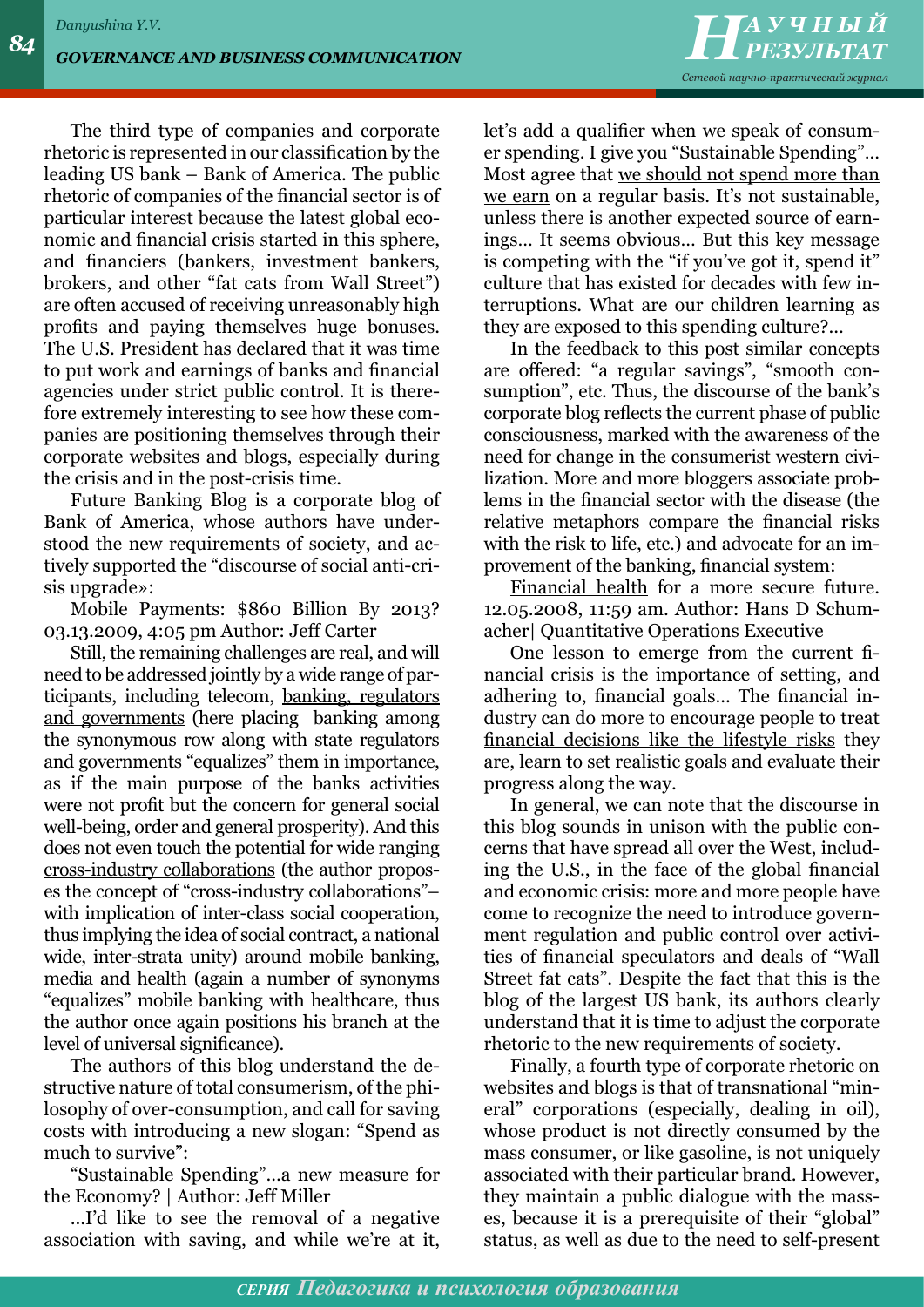

themselves as "assistants of the civilization". This results in the abundance of their discourse of semantics "providing the whole planet with energy" in combination with the environmental vocabulary, especially after the huge environmental catastrophes provoked by oil spills, etc. A bright example of such Big Oil public discourse is the website of Exxon Mobil. In its CEO's speech (*The Future of Energy and the Role of Corporate Citizenship, April 19, 2010*), one can feel the linguistic expression of the opposition to the proposals to put big business under stricter public/governmental control:

For decades there has been a debate in the United States about the role of business in driving social and economic progress… The answer for some is more private enterprise and less government – while the answer for others is more government and less private enterprise.

In contrast to the voices of other sectors, the oil bosses make their choice in favor of the traditional "free market" in which, as expected, private initiative will accelerate the progress of society, and the risk and competition will lead to success:

By promoting free markets, free trade, and the rule of law, the United States fostered an atmosphere in which citizens and businesses could take risks, innovate, build, and achieve unprecedented success. The result was a dynamic, world-leading economy that delivered prosperity and progress for generations.

"Free market", "competition", "risk", "private initiative" – these are concepts that abound in the corporate rhetoric in the Exxon Mobil's website, and they seem to express the views of the "old time big capital" (as opposed to new, "high-intellect product" companies):

«…To achieve these goals, we must unleash the extraordinary power of private citizens to seize new opportunities in free markets. Industry can achieve this by taking risks, investing in the future, hiring new workers, expanding operations and making our economy more competitive. But we can only achieve this when government creates a level playing field for competition and upholds a stable policy framework conducive to long-term investments.

And these keystones oppose to public control and government regulation, the latter turning in the Exxon Mobil head's speech into "over-regulation":

… in tough economic times government can help by keeping a steady hand on the rudder. If the private sector knows that government will stay the course and resist the temptation to over regulate, it can invest with confidence.

However, the crisis is forcing to slightly modify even big oil bosses' corporate style and take social needs into closer consideration:

Good corporate citizenship – focusing on how we conduct our business and how we interact with the communities where we operate – is critical to building trust in the private sector – the kind of trust that is necessary to strengthening our relationship with citizens and government. Simply put, we all have an interest in the shared effort to balance economic growth, social development, and environmental protection. And just as important, we all can contribute. At ExxonMobil, we are proud of our contributions in all three of these areas ... Here, the triple repetition of "contribution" of the company is designed, obviously, to give more weight to this contribution, as well as a further accentuation of this word, combined with the "help", "security" "reliability" and "support".

Thus, we have traced the specifics of social implications in corporate rhetoric of web discourse, and identified the four types of companies and corresponding types of discursive semantics and rhetoric:

(a) Google ("civil society through greater access to information and nation-wide socially relevant discussions"),

(b) Coca-Cola ("holiday and pleasure", the philosophy of consumerism),

(c) Bank of America (discourse of the anti-crisis changes in the "society *–* big business" balance, based on the social inter-class cooperation) and

(d) Exxon Mobil («free market, competition, private initiative", as well as the rhetoric of "caring for the environment" and "providing the civilization with energy").

Therefore, our hypothesis is corroborated by the correspondence of the companies' public discourse to the needs of their target audiences *–* their client categories.

This shows only a tiny part of the opportunities that Business Linguistics can offer to both applied linguistics theory and business practice.